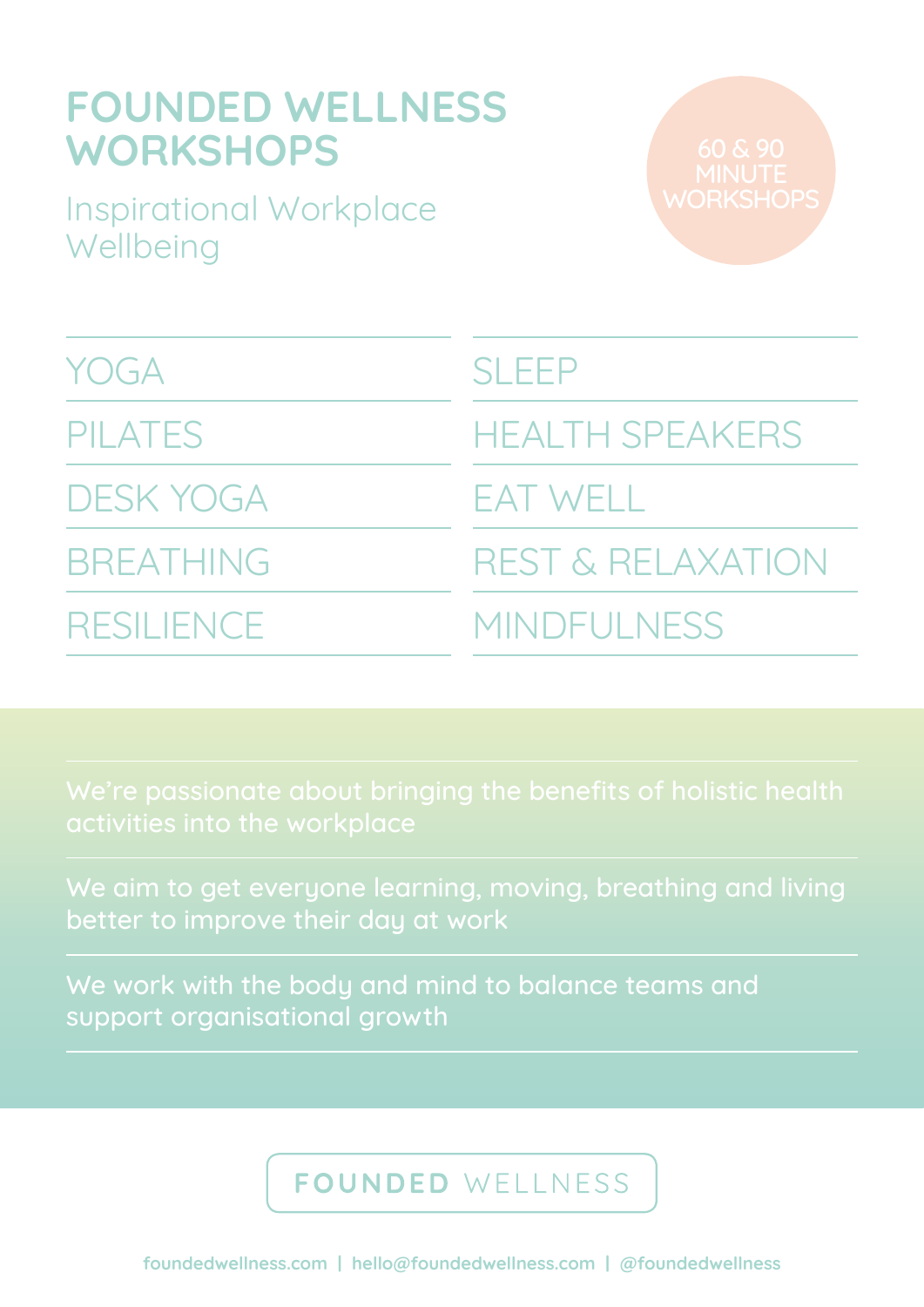

### Yoga: Desk Life

#### **// 60 mins**

Learn to move, breathe and sit better at your desk using principles borrowed from the yoga world. During this workshop we provide education and practical exercises for self managing the impact of sitting at our desks all day. The team will be guided through a fun and achievable desk yoga routine to build greater awareness of the mind and bodu. The session helps to create new and realistic habits for life at our desks. No Lycra or flexibility is required.

### Pilates: Better Spine **Health**

### **// 90 mins**

Introducing the Pilates model of ABC: Alignment, Breathing and Centering with a focus on understanding more about the spine. Suitable for everyone, this workshop looks at the key Pilates fundamentals and brings them to life on the mat. The team will leave with a greater understanding of applying these core principles in their own bodies as well as learning a set of practical exercises and tips for integrating this into work and office life.

# Breathing: Inhale, Exhale, Repeat

### **// 60 mins**

This workshop gives a fresh understanding of the breath and it's role in our lives. We highlight it's importance as a tool in managing our mood, state of mind & nervous system and bring attention to this natural act of inhale and exhale. We leave the team with practical tools for managing stress and techniques to bring more energy and focus to the day.

### Resilience & Bouncing Back

#### **// 90 minute**

In this workshop we look at one of the most important skills in the workplace resilience; the ability to bounce back from setbacks and adapt to challenges. Resilient individuals are more likely to persevere when faced with pressure and thrive on a daily basis. This workshop gives the team the skills needed to build their own resilience and impact positively on others. Our workshop helps to engage individuals and raise self-awareness of personal resilience strengths.

**Enquiries: hello@foundedwellness.com**